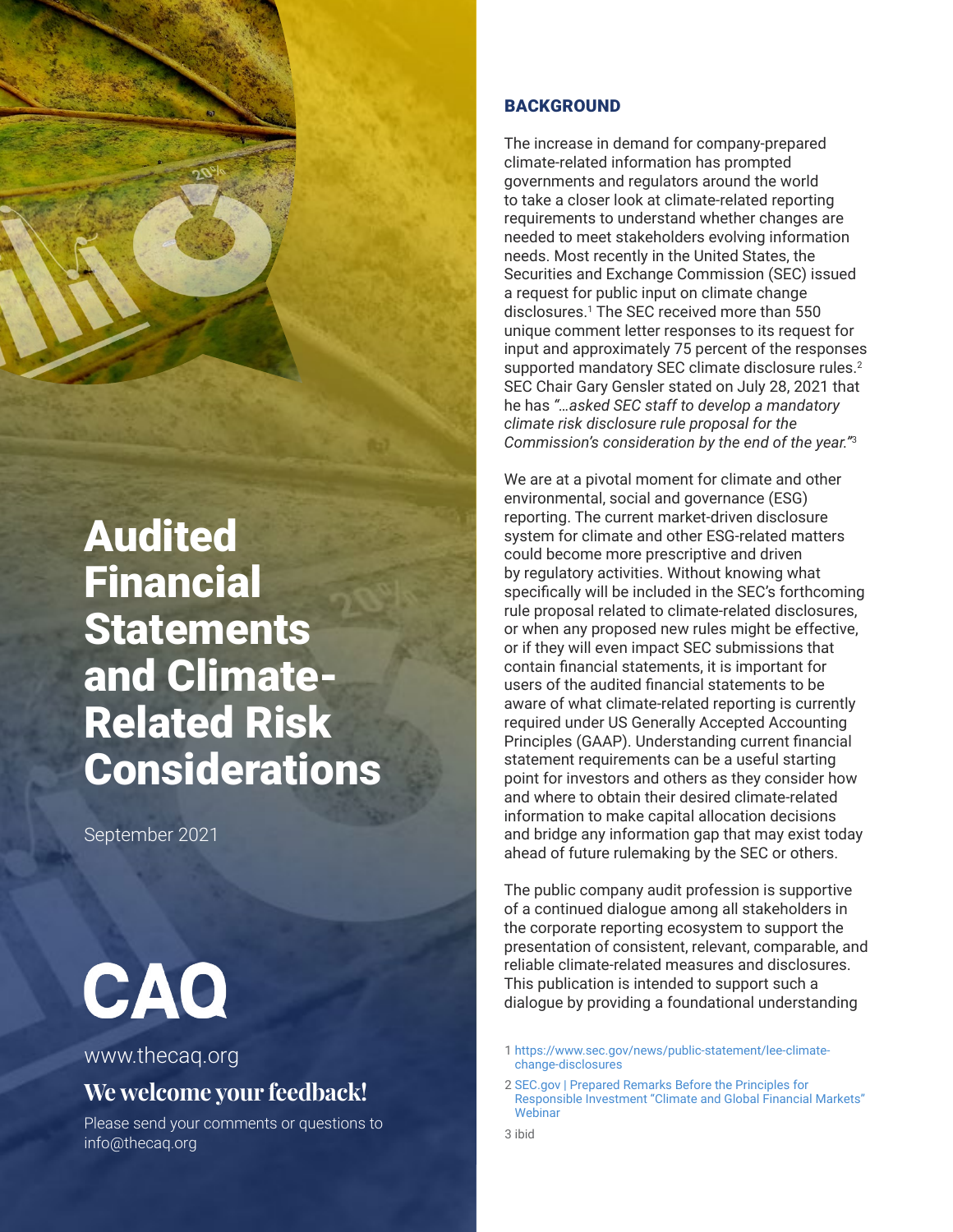of how the key elements of the current accounting and auditing requirements in the United States are required to be applied by company management and auditors with respect to climate-related risks and the audited financial statements.[4](#page--1-0)

## CLIMATE-RELATED RISKS AND THE FINANCIAL STATEMENTS

Management is responsible for preparing the financial statements of the entity in accordance with US GAAP, including assessing whether they reflect all required disclosures, including climaterelated if applicable. Although today US GAAP does not include explicit references to climate-related risks, companies are required to consider them when the effect could reasonably be material to the financial statements. The financial reporting requirements for climate-related risks will vary from company to company and depend on several factors, including the nature of the company's business, its industry, geographic footprint, types of underlying transactions and the significance of the climaterelated risk to the entity's business, among others.

Forward-looking climate-related risks that could potentially impact an entity's financial statements typically fall into one of the following categories: (1) physical risks (e.g., the risk that an entity's facilities will be damaged by a severe weather event or that a company will need to relocate its facilities away from low-lying coastal areas) or (2) the risks associated with the transition to a low-carbon economy (e.g., regulatory risk associated with

required changes to a company's business and/or the impact of a company's net-zero commitments on management's evaluation of impairment or the useful lives of assets).<sup>[5](#page--1-0)</sup>

The time horizon for which climate-related risks come to fruition also will vary by company and industry; therefore, while risks may exist, the impact on the current-period financial statements may not be material[.6](#page--1-0) Some climate-related risks may directly affect amounts and/or information reported and disclosed in the financial statements, while others may only indirectly affect information included or disclosed in the financial statements, and still others may have no impact on the financial statements at all.

We have observed a growing trend in companies making commitments to be carbon neutral or carbon negative by a specified date in the future. This trend seems to span across many industries, from energy companies that historically relied on fossil fuels committing to substantially reduce their carbon emissions, to automotive manufacturing entities committing to phase out production of traditional vehicles that are powered by fossil fuels. The impact of such commitments on a given company's financial statements and audit will vary depending on a number of factors including actions management has taken, or plans to take, to achieve those commitments; the timing of those actions; and the costs associated with them. Consider a hypothetical example to illustrate how management might consider climate-related risks when preparing financial statements.[7](#page--1-0)

4 This resource is intended as general information and should not be relied upon as being definitive or all-inclusive, or as a substitute for the applicable accounting and auditing standards, requirements, guidance, or other laws and regulations.

5 To the extent climate-related risks manifest themselves into risks of material misstatement such that there could be accounting or disclosure impacts, management also would be responsible for modifying its internal controls over financial reporting (ICFR) to properly identify and consider such risks. In situations where the auditor is engaged to perform an ICFR audit, the auditor also would consider the company's ICFR and assess whether the company's controls are designed and operating effectively to prevent or detect a material misstatement in the company's financial statements.

6 Management's assessment of the materiality of climate-related risks is a key consideration in determining the financial reporting requirements, and one that can involve significant judgment. Under US GAAP, "*The omission or misstatement of an item in a financial report is material if, in light of surrounding circumstances, the magnitude of the item is such that it is probable that the judgment of a reasonable person relying upon the report would have been changed or influenced by the inclusion or correction of the item." [FASB, Statement of Financial](https://www.fasb.org/jsp/FASB/Document_C/DocumentPage?cid=1176171111398&acceptedDisclaimer=true)  [Accounting Concepts No. 8, Conceptual Framework for Financial Reporting, As Amended](https://www.fasb.org/jsp/FASB/Document_C/DocumentPage?cid=1176171111398&acceptedDisclaimer=true)*

7 The examples included herein are for illustrative purposes only and should not be relied upon as being definitive or all-inclusive. See the FASB Staff Education Paper, *[Intersection of Environmental, Social, and Governance](https://fasb.org/cs/ContentServer?c=Document_C&cid=1176176379917&d=&pagename=FASB%2FDocument_C%2FDocumentPage)*, for additional considerations as to how climate-related risks may intersect with financial reporting requirements.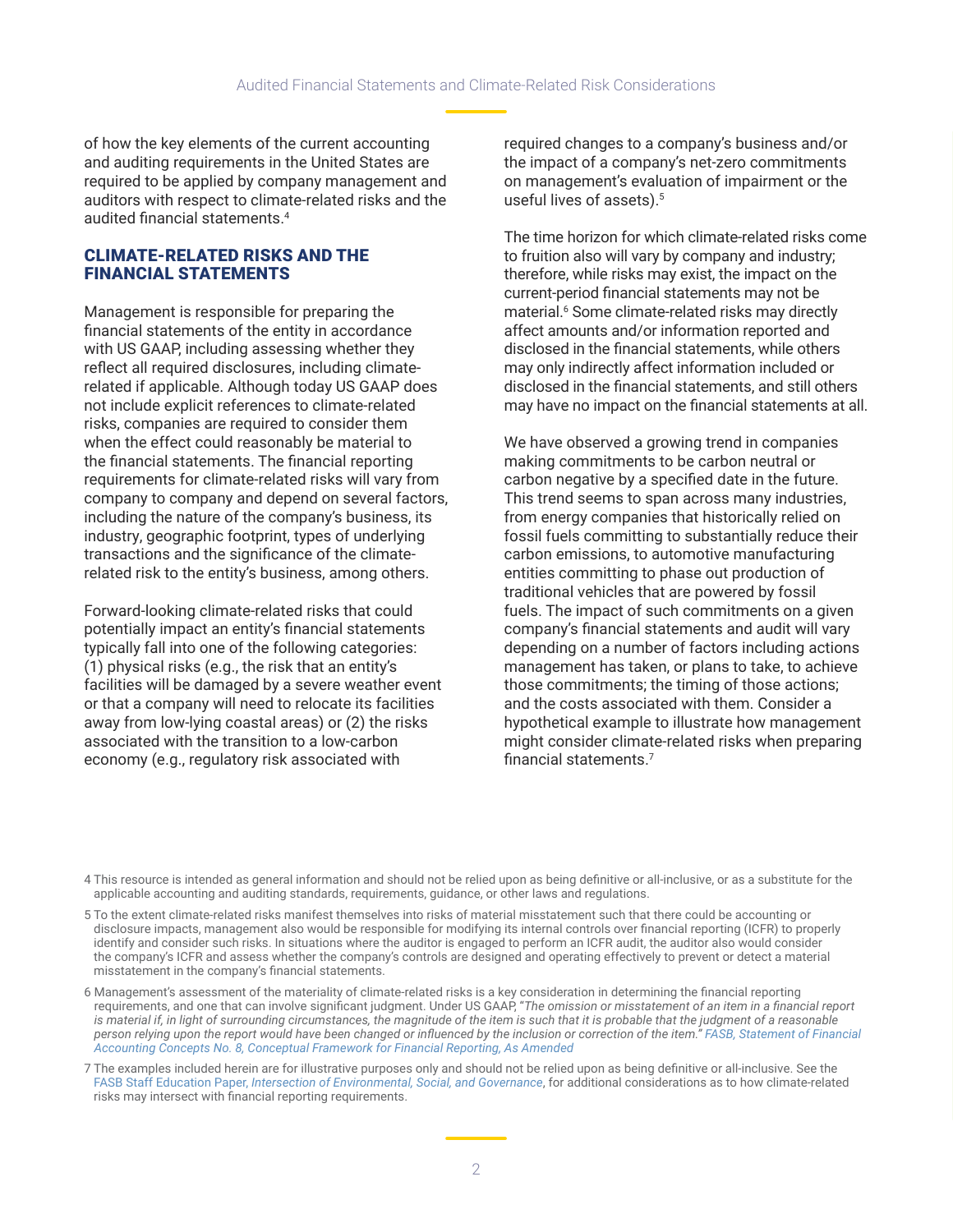#### EXAMPLE #1

Company Z, a public domestic manufacturing entity, has publicly announced a commitment to achieve net-zero carbon emissions by 2030. In the prior year the company disclosed in the Risk Factors section of its Form 10-K risks related to

- **+** compliance with any potential new state and federal legislative and regulatory initiatives aimed at reducing carbon dioxide and other greenhouse gas emissions, and
- **+** increased investor interest in corporate sustainability initiatives.

#### Management's activities and conclusions

- **+** The company's board of directors approved management's decarbonization plan, which detailed the actions that the company plans to take in order to achieve net-zero carbon emissions by 2030.
- **+** Management has already begun to implement the decarbonization plan, which includes assessing the impact to operations, customer base, and expected long-term cash flows.
- **+** In connection with the assessment, the company reviewed significant factors that will impact its operations. This included a determination that the company will need to incur significant capital expenditures to retrofit certain long-lived assets to meet their internal emissions targets and a decrease in expected sales volume to produce and deliver product in a low-carbon economy.
- **+** Based on review of the decarbonization plan and input from specialists, management estimated that its net-zero commitment and the potential changes to any emissions regulations will result in approximately 30 percent of its physical manufacturing assets needing to be retrofitted by 2030.
- **+** Management also evaluated its decarbonization plan and concluded that it will result in a significant change in the manner in which certain of its physical manufacturing assets will be used.
- **+** As a result, management determined that impairment indicators existed for some of its manufacturing assets and evaluated the recoverability of the related asset groups. In carrying out impairment testing,
	- ⁃ management concluded that the undiscounted cash flow projections directly associated with the use and eventual disposition of the manufacturing assets (asset group) did not exceed their carrying amount; and
	- ⁃ therefore, management estimated the fair value of the manufacturing assets (asset group) to determine the impairment charge.

#### Financial statement impacts

**+** Management recorded a material impairment charge in its financial statements that represented approximately

20 percent of its property, plant and equipment (PP&E) account to reduce the carrying amount of the manufacturing assets (asset group) to their fair value. In addition, management updated the estimated useful lives of the assets, which were originally expected to be in service until 2050, and management also updated the expected salvage values to appropriately recognize depreciation in future periods.

**+** In addition to recording the impairment charge in its financial statements and making other required disclosures, including outside of the financial statements such as in the management's discussion & analysis (MD&A), management disclosed in accordance with US GAAP (1) a description of the impaired assets and the facts and circumstances that led to the impairment; (2) the amount of the impairment, as it was not presented separately on the face of the income statement; (3) the method used to determine the fair value of the assets; and (4) the segment in which the impaired assets are reported.

#### EXAMPLE #2

Let's continue the above example with the same fact pattern except let's now assume that management's commitment is to be net-zero by 2050 and its activities and conclusions are as follows:

#### Management's activities and conclusions

- **+** The company does not expect any significant impact to the demand for products or services as a result of the transition to a net-zero carbon emissions production model by 2050.
- **+** Management estimates that the capital expenditures required for its manufacturing facilities to comply with the 2050 net-zero commitment do not need to commence until 2035.
- **+** Management incorporated its projections into its cash flow analyses and concluded that the impacts did not materially affect the company's asset impairment calculations.
- **+** Based on the above considerations, management concluded that the future cash expenditures are not material to the company's current-year financial statements.

#### Financial statement impacts

Management determined that its commitment to achieve net-zero did not have a material impact on its current-year financial statements and additional disclosures would not change or influence the judgment of a reasonable person. While the future capital expenditures needed to meet the company's net-zero carbon commitment will be a direct impact on the financial statements in the future, they do not materially impact the company's current financial statements as a whole and therefore likely would not require separate disclosure in the financial statements today.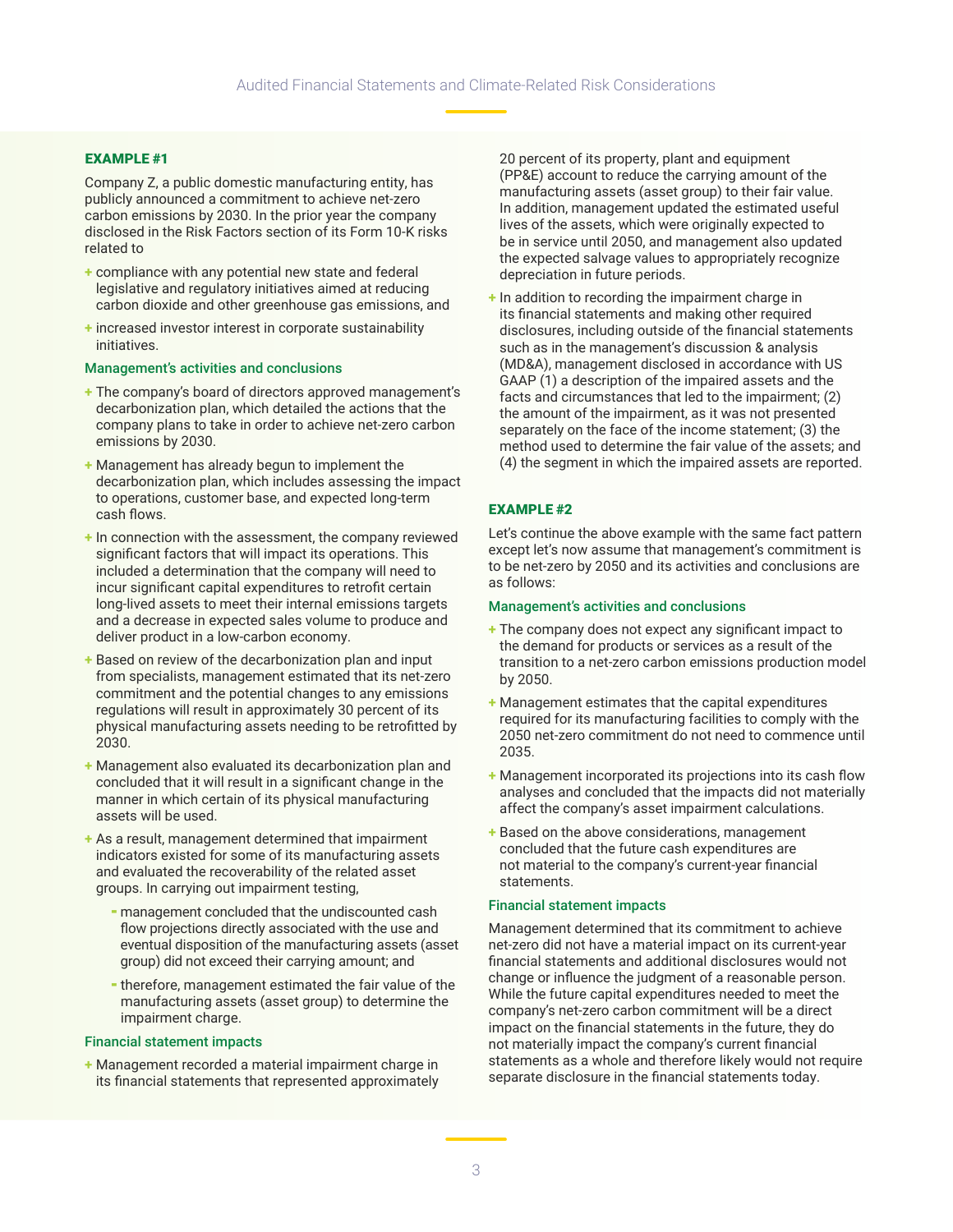# CLIMATE-RELATED CONSIDERATIONS AND THE FINANCIAL STATEMENT AUDIT

#### Risk assessment

Public Company Accounting Oversight Board (PCAOB) auditing standards require the financial statement auditor to perform a risk assessment, which includes the auditor obtaining an understanding of the company and its environment. The auditor's risk assessment includes consideration of relevant industry, regulatory, other external factors and the company's objectives, strategies, and business risks that might reasonably be expected to result in risks of material misstatement.<sup>8</sup> The risk assessment encompasses climate-related risks and their potential impact on an entity's financial statements.

When assessing the potential impact of climaterelated risks, the auditor might consider it necessary to conduct inquiries of management, including personnel outside the finance department (e.g., chief sustainability officer, office of general counsel, risk and compliance or sustainability committees) to understand how and when management expects climate-related risks could impact the entity and how management plans to consider such risks in the preparation of the financial statements.[9](#page--1-0)

The auditor also would consider other sources of information outside of the financial statements that may further inform the auditor's risk assessment as to the potential impact of climate-related risks. Such sources of information might include an entity's press releases or other forms of public-facing communications, earnings calls, other sections of the Form 10-K outside of the financial statements (e.g., MD&A, discussion of legal proceedings, risk factor disclosures), sustainability report(s), board and committee minutes and/or other industryspecific publications. For entities that are more significantly impacted by climate-related risks, auditors might consider it necessary to engage a climate specialist to assist the engagement team

8 PCAOB AS 2110.07-.09, *[Identifying and Assessing Risks](https://pcaobus.org/oversight/standards/auditing-standards/details/AS2110)  [of Material Misstatement](https://pcaobus.org/oversight/standards/auditing-standards/details/AS2110)*, also includes other matters that the auditor is required to consider when performing risk assessment.

9 Such inquiries could be conducted in conjunction with the inquiries required under PCAOB AS 2110.54, *[Identifying and](https://pcaobus.org/oversight/standards/auditing-standards/details/AS2110)  [Assessing Risks of Material Misstatement](https://pcaobus.org/oversight/standards/auditing-standards/details/AS2110)*.

As part of risk assessment, the auditor might consider questions in the following areas, among others, to understand the potential impact of climaterelated risks on the entity's financial statements:

#### Management's consideration of climate-related risks

#### *For example:*

- + What statements has the company made externally about its climate-related commitments and what impact has that had on the preparation of the financial statements?
- + What is management's process for identifying and assessing climate-related risks and their impact on the financial statements?
- + How has management considered the timeline of its decarbonization plan in the preparation of the financial statements? What is the level of estimation uncertainty related to management's decarbonization timeline?

#### Legislation/regulation risk(s)

#### *For example:*

+ What current and future regulations may impact the entity (e.g., greenhouse gas emission regulations, potential increases in taxes on current products, future climate-reporting obligations)? What is the expected timeline for when such regulations might take effect? Are such regulations expected to impact current asset valuations now and/or in the future?

#### Transition risk(s)

#### *For example:*

- + How are potential changes in customer demand preferences, such as the desire for more sustainable products, expected to impact the demand for the company's current product portfolio? Have such demand considerations been factored into the underlying assumptions in the company's asset valuation models?
- + Do the company's estimated future cash flows properly consider the risks related to transitioning to a low-carbon economy (e.g., risk associated with developing a new manufacturing process or lower-emission alternative products)?

#### Supply chain risks

#### *For example:*

+ Does the company have key suppliers that may be impacted by climate-related risks? If so, has management considered how such supplier risks will ultimately impact the company, if at all?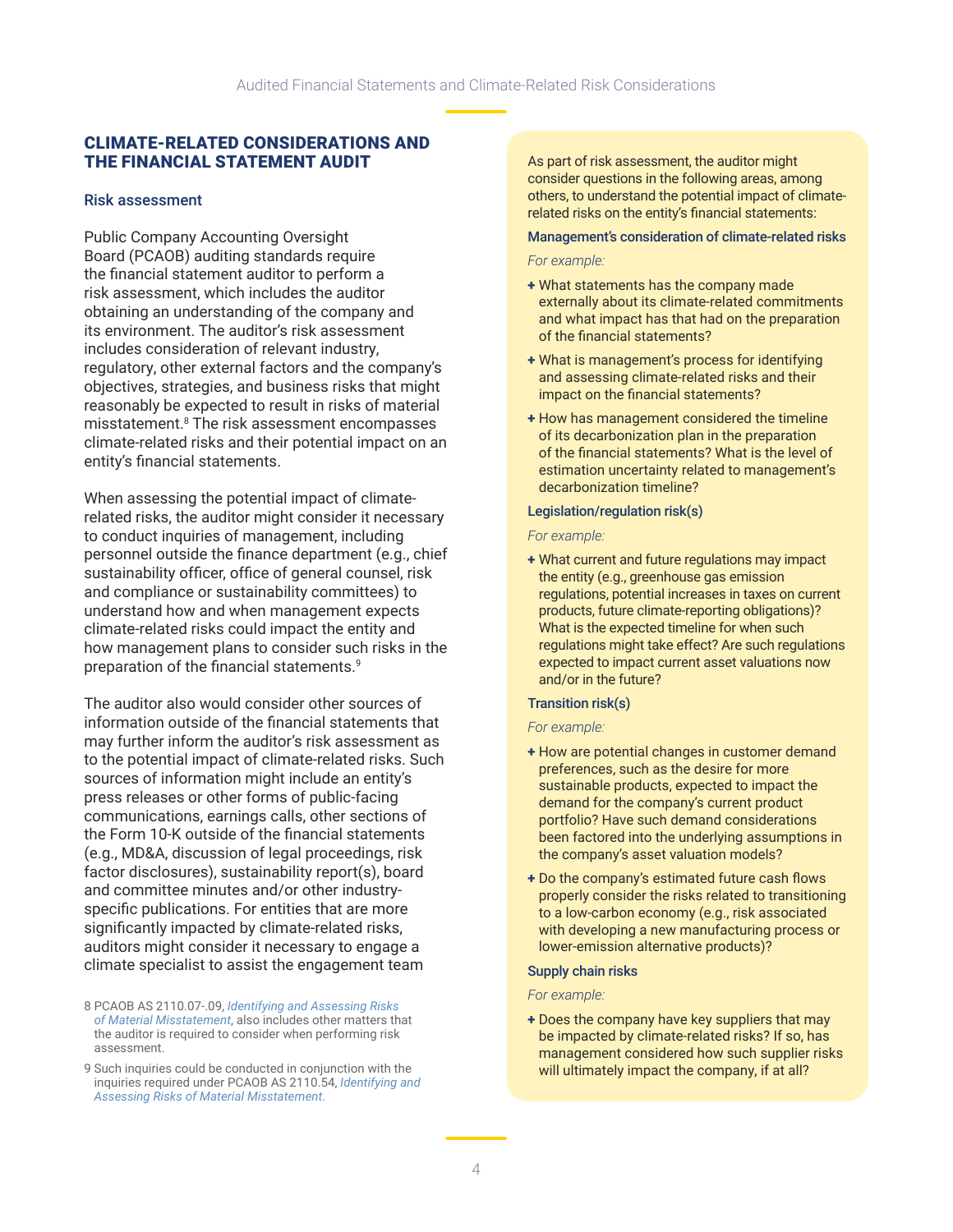with the risk-assessment process. Further, based on the risk assessment, auditors are required to understand the methods, assumptions, data, and relevant processes and controls used by management to develop accounting estimates. This encompasses climate risks to the extent they are relevant to those estimates.

## General audit considerations

The auditor's overall objective of a financial statement audit—as set forth by existing PCAOB auditing standards—is to obtain reasonable assurance that the financial statements are free of material misstatement whether due to error or fraud and to assess whether the financial statements were prepared in accordance with US GAAP in all material respects. Most climate-related information that is publicly available today is disclosed outside the audited financial statements, such as on a company's website or in a separate sustainability report. PCAOB standards do not require the financial statement auditor to perform procedures over climate-related disclosures when they are made outside of documents that contain the audited financial statements. Financial statement auditors do, however, have a responsibility to consider the appropriateness of management's consideration of the financial statement implications of potential risks of material misstatement, which encompasses climate-related risks.

Throughout the audit, the auditor also evaluates any contradictory information that comes to the auditor's attention in evaluating the sufficiency and appropriateness of audit evidence in response to risks of material misstatement, which encompasses those related to climate.

# Critical audit matters

A critical audit matter (CAM) is any matter communicated, or required to be communicated, to the audit committee that relates to an account or disclosure that is material to the financial statements and that involves especially challenging, subjective, or complex auditor judgment.<sup>[10](#page--1-0)</sup> Climaterelated risk assumptions often represent just one of many inputs considered in the development of

management's accounting estimates that may require complex auditor judgment.

Given that climate-related risks do not represent financial statement accounts or disclosures, they likely would not represent a CAM in and of themselves; however, depending on the nature of an entity's business, climate-related considerations may be included in a CAM in the auditor's report. Climaterelated assumptions could represent principal considerations that lead the auditor to determine that a matter is a CAM if auditing such assumptions is especially challenging and requires complex auditor judgment. In situations where climaterelated risks relate to principal considerations for a matter being a CAM, the description of the principal considerations may include discussion of climaterelated risk; however, there are no requirements for the auditor to communicate their consideration of climate-related risks (e.g., as part of risk assessment or otherwise) in the auditor's report.

In example #1 above, company Z's impairment analysis likely included assumptions related to future market and economic conditions and long-term demand for company Z's products that the auditor may have determined were especially subjective and/or complex and contributed to a CAM. While climate-related assumptions also were included in company Z's impairment analysis such as the disposition values of some of its high-emission manufacturing assets and the impact of the entity's net-zero commitment on the manufacturing assets' useful lives, the auditor may have determined that auditing the climate-related assumptions was less subjective and/or complex than auditing the other aforementioned assumptions. As a result, the auditor may conclude that the climate-related assumptions were not the principal considerations for auditing the valuation of PP&E being especially challenging, subjective, or complex and therefore did not include them in the CAM description.

# Other information

Auditors have a responsibility to read other information included in documents that contain audited financial statements, such as climaterelated disclosures included in the description of

10 PCAOB AS 3101.11*[, The Auditor's Report on an Audit of Financial Statements When the Auditor Expresses an Unqualified Opinion](https://pcaobus.org/oversight/standards/auditing-standards/details/AS3101)*